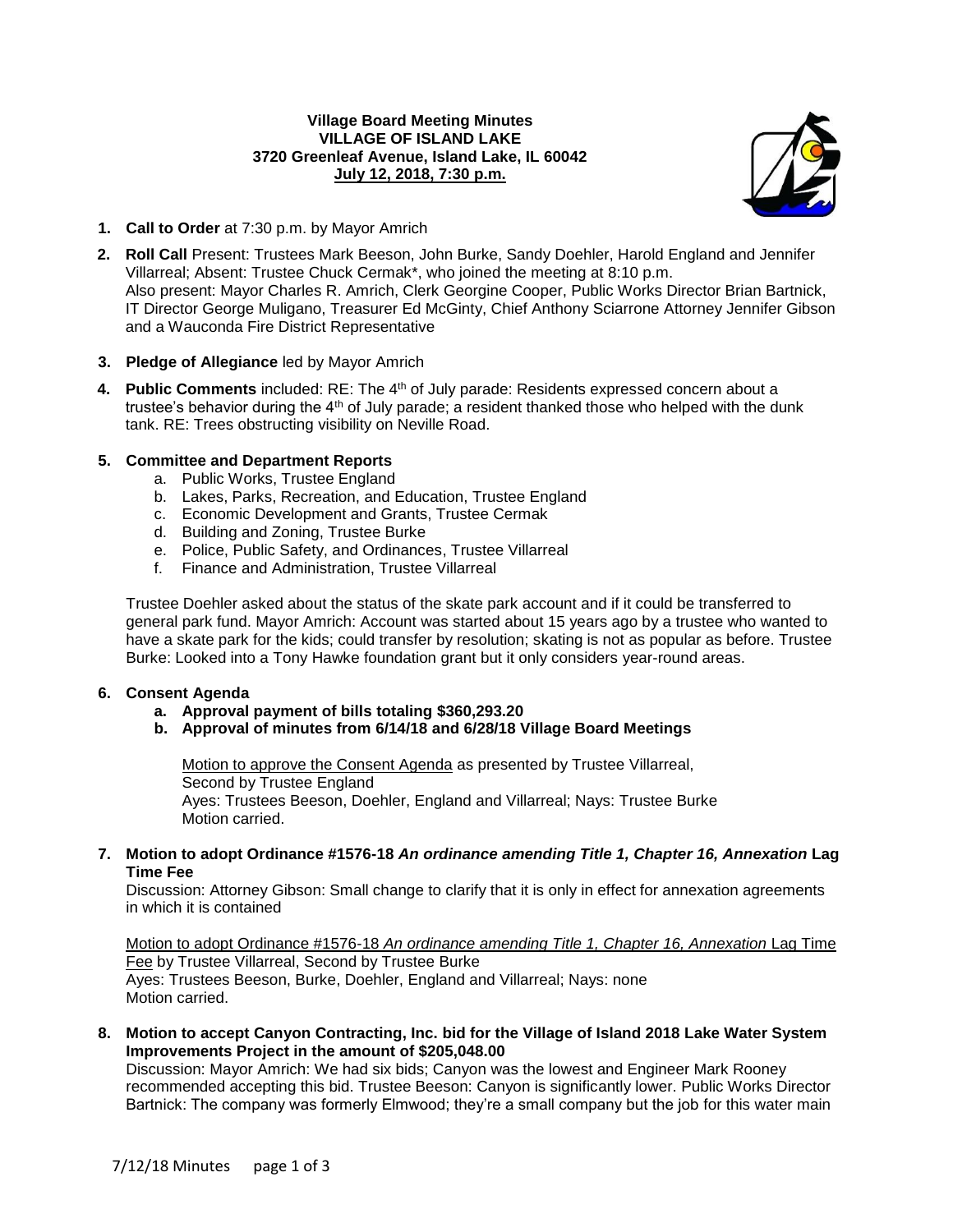is a relatively easy one.

Motion to accept Canyon Contracting, Inc. bid for the Village of Island 2018 Lake Water System Improvements Project in the amount of \$205,048.00 by Trustee Beeson, Second by Trustee Burke Ayes: Trustees Beeson, Burke, Doehler, England and Villarreal; Nays: none Motion carried.

#### **9. Discussion of Hyde's Lake View Park design**

Trustee England asked for feedback on the sign designs displayed. Trustee Villarreal: Make sure you can see the ComEd plaque when vegetation grows. Trustee Beeson: It is fair to keep the ComEd plaque low; they are a small partner and we may want to add others. Trustee England: Asked for a consensus on which design; the one with the low centered plaque was the preferred. Trustee Burke: Asked about the new placement and expressed concern that it could tip. Trustee Beeson: Suggested using a boldface version of the font. Lettering will be \$1750.00.

- **10. Mayor Comments** included: We did not receive funding on the CDBG for leftover funds; all three applicants were turned down but encouraged to submit for 2019. We will be going out for bid for the \$187,000.00 in work to be completed this year. We have had a number of calls on lake weeds. Public Works Director Bartnick: Clarke was out evaluating lake weeds. Expressed concern about conduct of elected officials; asked that all officials conduct themselves respectably.
- **11. Trustee and Staff Comments** included: Trustee Doehler: Was the right turn lane in conjunction with this? Response: No. One is Lake County; the other is McHenry County. Asked is police officers must comply with 7-2-18 Vehicle licensing including citations for noncompliance. Response: Yes. Asked if police department positions need to be approved by the Village Board. Attorney Gibson: I believe that anything that obligates the Village requires this. Trustee Villarreal: Positions are approved in the budget; a tree is obstructing visibility for pulling off Janet Drive by the park. Response: It's the State's responsibility. Keep in mind that don't all have to agree and there are other observers; I don't think that the trustee is mean spirited. Trustee Beeson: Enjoyed the carnival; Lions enjoyed doing the beer tent and will be making a donation. Trustee Cermak: Rte. 176 will get 67 patches and it will take another month to complete; businesses in town are doing okay.

Attorney Gibson: It reads clearly; department heads have the authority to hire and fire part-time employees; they need to report that to the corporate authority. They don't have authority over Fire and Police Commission. The board has authority over creating new positions. They retain authority over hiring and firing except Fire and Police Commission.

Trustee Doehler: Asked why ACT was not used for backup IT services when the Board selected them for that. Mayor Amrich: This was an executive decision made by me when a situation arose requiring the attention of someone who knows our system. Trustee Villarreal: Understood that if something happened to Mr. Muligano; we would use that backup; that was not the case in this instance; we had a serious breach that needed to be addressed; he should be able to pick the best person for need. Trustee Beeson: If George was on vacation for two weeks, we would use ACT. We expected ACT would be used for backup services. George Muligano: Used Computer Help Key because of security issues. Attorney Gibson: I don't have enough information to answer the question.

Building Commissioner Schnell: Has received over the years inquiries about solar panels; issued a permit last week; is interested in seeing how it works out over the years. We have 10 homes going in Walnut Glen; am working with the builder to keep the roads clear. Wauconda Fire District put on a great show with the water fights at LakeFest; they'll bring the water fights to Corn Fest. Public Works Director Bartnick: We are trying to work on the lake weeds; a fair amount was removed today. RE: the packets on the trucks that were ordered; they are in the budget. We got three bids; Buss Ford was the lowest. We need to clear two trees for the water main project.

**12. Public Comment** included: President of IT service provider objected to the allusion political motivation; recommended that a full-time IT is not required for the amount of Village; backup company engages